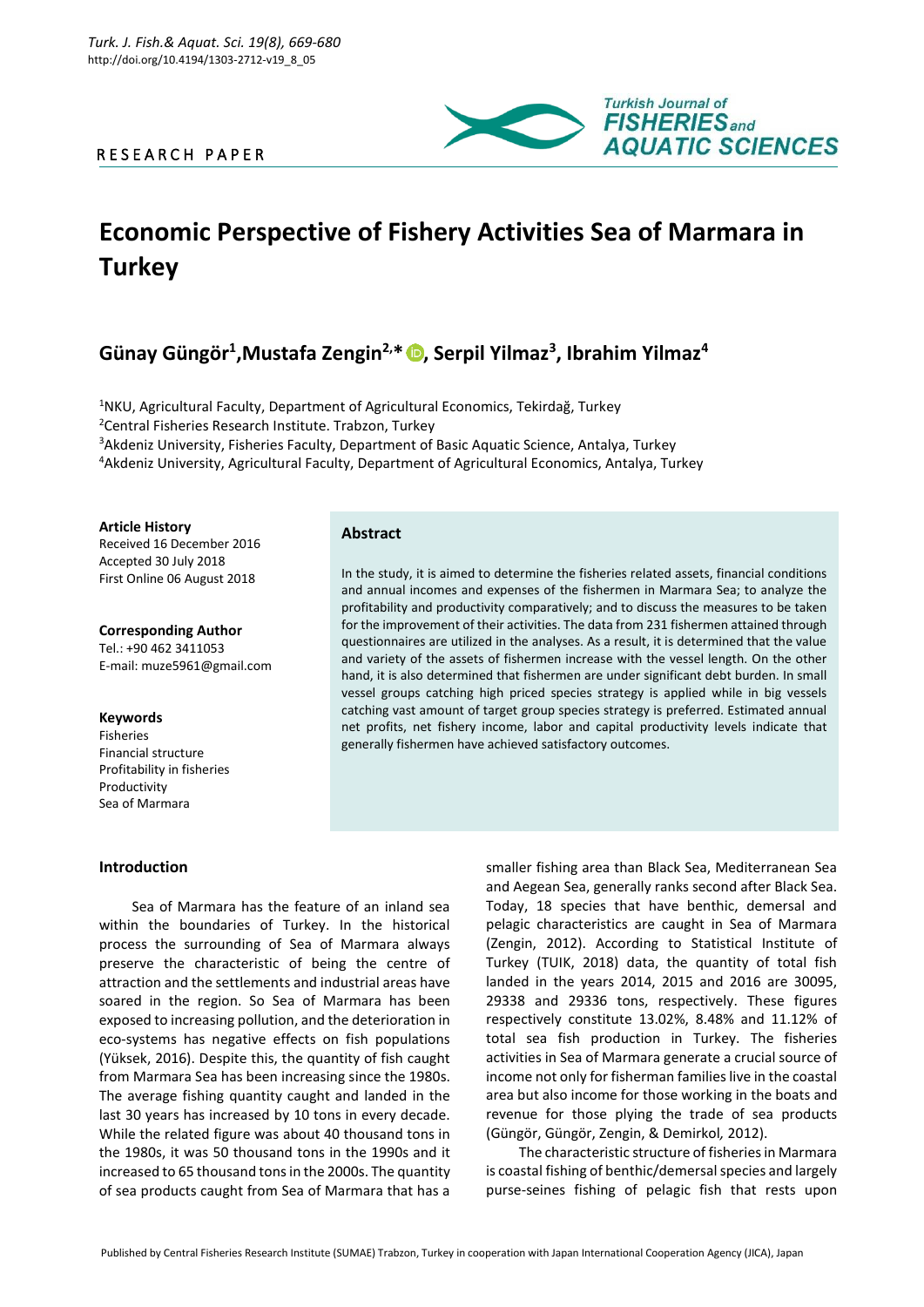seasonal migration fact. During the seasonal migration of pelagic fish particularly such as bonito, bluefish, chub mackerel, horse mackerel, sardine, anchovy from Aegean Sea to Black Sea and from Black Sea to Aegean Sea through the straits, the fishing activities in Marmara speeds up. Among the pelagic fish the most crucial species is bluefish (*Pomatomus saltatrix*) (Akyol, Ceyhan, & Ünal, 2006). The other species caught and have a primary economic importance are anchovy, horse mackerel, bonito, sardine, chub mackerel, shrimp, mullet, red mullet, hake and gray mullet. Those species having secondary economic importance are whiting, turbot, flounder, picarel, shad, gurnard, sea-bass, garfish, thornback, shark and sea snail. In average of 2014-2016, the outcomes of fishery activity in Marmara sea is 29589 tons per year. This quantity consist of 57.90% anchovy, 15.60% sardine, 10.40% horse mackerel, 1.81% picarel and 4.64% other species. When the total sales value is taken into account, the share of the anchovy is 44.83%. Anchovy is followed by bluefish with 16.84%, horse mackerel with 12.65%, sardines with 9.83%, bonito with 4.71%, picarel with 1.84%, mullet with 1.66% hake with 1.13 and other spices with 6.52% (TUIK, 2018).

When the marine fisheries management in Turkey is examined, it doesn't seem possible to talk about the presence of a planned and well-functioning administrative structure and an efficient resource management. In the fisheries, besides big fishing vessels, a dispersed structure is observed that also involves small scale fishermen. Fishing principles are permanently violated, nonstop investments are made to fishing capacity without taking the current sources (total allowable catch) into account, and the fishing fleet grows quantitatively and qualitatively. Overfishing, the pressure of settlements and accompanying environmental pollution, the inadequacy of fish consumption, low level of becoming a cooperative and the inefficiency of existing cooperatives in marketing, the employment problems of fishermen and crew during the closed seasons, and the failure of the supervision in attaining the aims are among the principal problems of fisheries in Sea of Marmara (Zengin, 2012).

Since the beginning of the 2000s, FAO and administrators of fisheries have started to underline the necessity of social and economic studies for solving the fisheries management problems in several countries mainly active in coastal fisheries and the subject has gradually gained importance. In this context, several technical reports and handbooks have been published by FAO that involve various economic indicators for the improvement of sustainable sea fisheries (Lery, Prado, & Tietze, 1999; FAO, 1999; Tietze, Prado, Lery, & Lasch, 2001). A data base on socio-economic indicators for Mediterranean fisheries is formed by Franquesa, Malouli, & Alarcon (2001). A study on the economic performance and efficiency of sea fisheries is made by Tietze, Thiele, Lash, Thomsen, & Rihan (2005). Moreover, for the estimation of economic indicators in Mediterranean fisheries articles are published by General Fisheries Commission for the Mediterranean (GFCM) (Colloca, Ciespi, Cerasi, & Coppola, 2003; Franquesa *et al*., 2005). It is obvious that sustainable fisheries and fishing is possible with the co-utilization of biological and socio-economic indicators (Neiland, 1992; Anonymous, 1999; Sabatella & Franquesa, 2004).

The economics of fisheries can be identified as a relatively new field of study in Turkey. On the other hand in recent years it is seen that the number of studies on the subject is increasing. Those studies prepared in this context are mainly related to the determination of some social and economic characteristics of fishermen in certain regions (Uzmanoğlu & Soylu, 2006; Yücel, 2006; Dartay, Duman, Duman, & Ateşşahin, 2009; Yiğit, Soylu, & Uzmanoğlu, 2009; Doğan & Gönülal, 2011; Aksoy & Koç, 2012; Yağlıoğlu, 2013). Besides, in addition to the determination of social and economic characteristics of fishermen fishing in different seas, there are other studies on the economic analysis of fisheries activities. In this context those studies for Foça (Ünal & Hoşsucu, 1996; Ünal, 2001; Ünal, 2002; Ünal, 2003; Ünal, 2004); for Black Sea (Çeliker *et al*., 2006); for Aegean Sea (Çeliker *et al*., 2008), for Mediterranean Sea (Taşdan *et al*., 2010); for Mersin, Taşucu (Rad & Delioğlan, 2006); and for Samsun (Ceyhan & Gene, 2014) can be indicated. In addition to these studies, a study is prepared by Güngör*,* Zengin, and Güngör (2007) for shrimp fisheries in Marmara Sea. Consequently, it is seen from the literature that the number of studies on fishermen fishing in Marmara Sea (the same problem prevails for other seas) is insufficient. Unlike other studies, other fishery activity and non-fishing revenues of fishermen, productivity and profitability indicators are extensively studied in this study.

The aim of the research is (1) to determine the basic characteristics of the fishermen who catch fish in Sea of Marmara, (2) to determine and comparatively scrutinize the annual revenue and expenses of fisheries activities, (3) in this context to analyses the profitability and productivity of fisheries activities, and (4) to discuss the measures to be taken to improve the conditions and activities of fishermen.

#### **Materials and Methods**

In the study basically the primary data attained through face to face questionnaires with the fishermen fishing in Marmara Sea is utilized. The research contains those fishermen in Sea of Marmara fishing centers and whose entire or vast majority of income is earned through fishing. The list and the distribution of the lengths of 2523 fishing boats that belong to Marmara Sea fleet and which constitute the population of the research are attained from the records of the General Directorate of Fisheries and Aquaculture (BSGM, 2008). The calculation of sample fishermen size is done through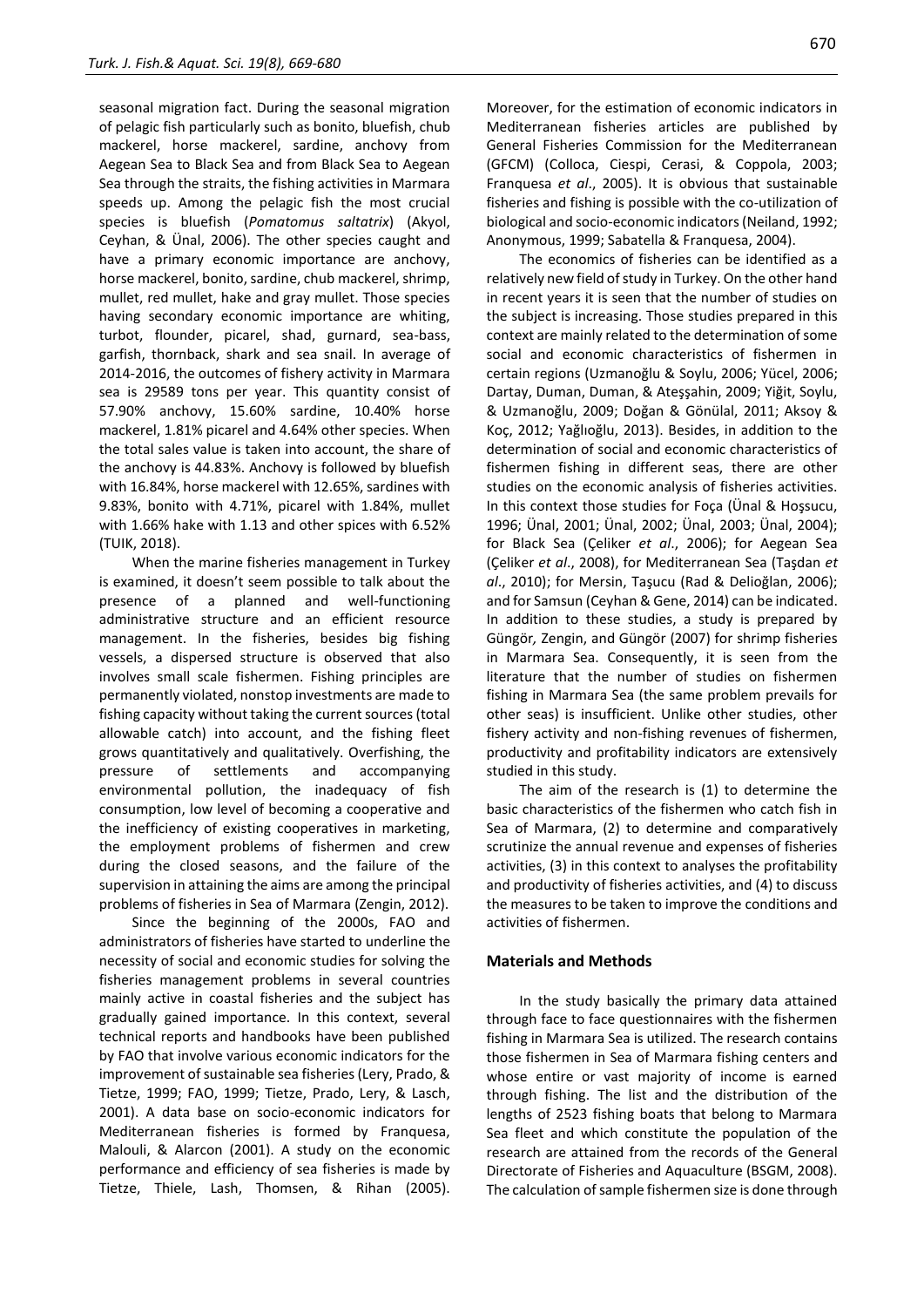stratified random sampling method and through the boat lengths. By taking the boat lengths and fishing methods into account, the population is divided into four groups: group 1 (smaller than 9.0 m), group 2 (between 9.0 and 15.9 m), group 3 (between 16.0 and 25.9 m) and group 4(26.0 m and larger). The formula of the propositional allocation utilized in the sample is as follows (Yamane, 1967): n = [N Σ (  $N_h S_h^2$ )] / [N<sup>2</sup> D<sup>2</sup> + Σ  $N_h$  $S_{h}^{2}$ ] Here, n denotes the fishermen sample size; N, the total number of fishermen;  $N_h$ , the number of fishermen in the strata (N<sub>1</sub>=1704, N<sub>2</sub>=502, N<sub>3</sub>=164 and N<sub>4</sub>=153); S<sub>h</sub><sup>2</sup>, the variance of the boat lengths in the strata;  $D^2 = d^2/Z^2$ ; d, deviation from the average boat length (with a 5% deviation from the average (0.915 m)); Z, the Z value in the normal distribution table according to 95% confidence interval (1.96). According to sample calculation results 231 questionnaires are made with 9.16% sampling rate. The number of fishermen interviewed is 156 in the first group and 46 in the second group, 15 in the third group and 14 in the fourth group.

Following the determination of sample size, primarily the centers of fishermen are determined for the selection of sample fishermen. Then, sample fishermen determination is made randomly among the fishermen in these centers. In the settlement determination; primarily the fishing activities of fishermen in these centers, seine boats and trawlers, fishing characteristics in regional seas, marketing network, and target species are accepted as criterion. The study is executed in the fishing centers of 7 provinces and 22 districts that have coasts to Sea of Marmara (Figure 1). The most distinct characteristic fishing property for Sea of Marmara is to focus on the fishing methods and target species. In other words, if the fishing methods and activities of fishing boats in Sea of Marmara are examined, it is seen that there is a close relationship between each fishing method and the size/length group distribution of vessels (Zengin *et al*.,

2010). In the Group 1boats fishing line, long liner, gillnets (bottom and pelagic); in the Group 2 boats gill-nets, circular net, beam trawl, small bottom trawl (illegally); in the Group 3 boats circular nets, beam trawl, bottom trawl (illegally), small purse-seine and in the Group 4boats bottom trawl (illegally) and purse-seine are used.

In the study, the balance sheets of the fishermen are determined and presented primarily. In this context in order to determine the amount of fishermen' capital, the boats and other equipment that are used for fishing are examined. Then, in order to calculate the revenue generated by fishing in the period under review, the fish species that are caught and landed; and the price of these species (on boat selling price) are determined. In addition, other sources of income of fishermen are also included in order to determine the fisheries revenue and family income. Besides, those variables for the in detail determination of fixed- and variable-costs that arise from the use of inputs in the fishing boats for fishing are given place for the period under review (Seijo & Caddy, 2000; Sabatella & Franquesa, 2004). The figures attained with the survey are converted into Euro with the average exchange rate of Central Bank (1 $\epsilon$  = 2.4 TL) in the reviewed period.

For the analysis of the fishing activities of fishermen, gross revenue, operating costs and production costs (=operating costs + capital interest) are calculated. In addition to these indicators, for the profitability analyses of fishing activities, gross profit, and net profit; and for the productivity analyses labor productivity, capital productivity and total factor productivity indicators are calculated. Moreover, net fishing income, fisheries revenue and family income indicators are also included in the study.

In the study, as there is no revenue generated from the use of the vessel in other, non-commercial fishing activities, such as recreational fishing, transportation, tourism and research; and governmental supports, total

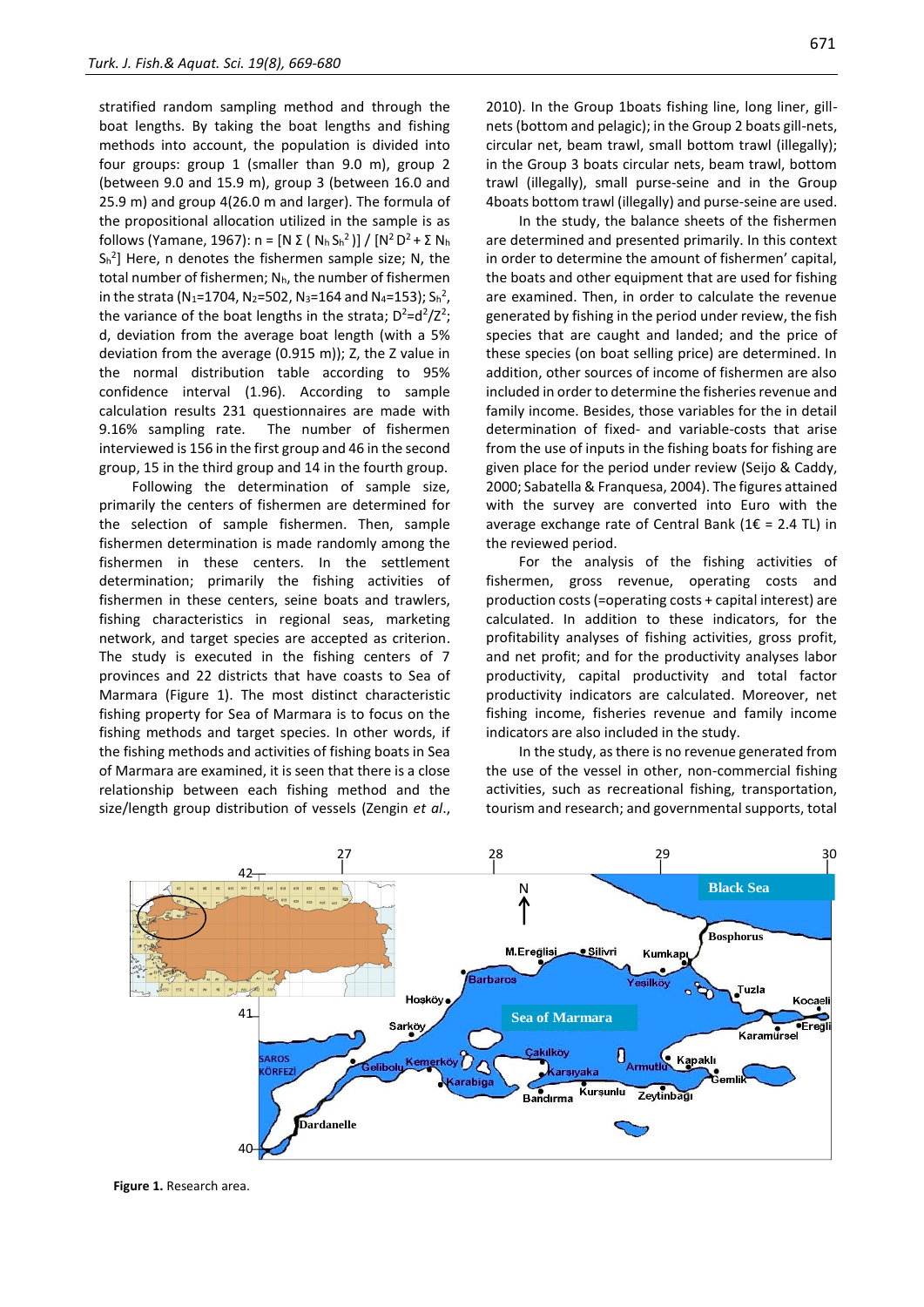revenue only comprises of the value of production (sale of landed seafood products) (Carvalho, Keating, & Guillen, 2016).

Fuel costs, crew wages, clothing and nourishment expenses, maintenance and repair expenses, boat rental, cleaning, fines and marketing expenses (ice, packing, commission, other) are included in variable costs. Fixed costs comprise of overhead expenses (fisherman executive expense, communication, diesel record book), ownership related taxes and right costs, permanent labor costs and fringe pays, hull insurance, the depreciation of boats and equipment, equity interest equivalent, interest expense and cooperative fee. Depreciations are calculated with straight line method and the economic life for boats and technical devices are taken as 35 and 15 years, respectively (Ünal, 2001). Equity interest equivalent is calculated by multiplying the amount of equities with real interest rate (Yılmaz, 1997).

The indicators related to the economic performance of the fishermen are calculated with the equations given below (Kay, Edwars, & Duffy, 2012; Özalp & Yılmaz, 2013, Carvalho *et al*., 2016):

Operating Cost=Variable Cost+(Fixed Cost–Capital Interests)

Production Cost=Operating Cost+Capital Interests

Gross Profit=Production Value–Variable Costs

Net Profit=Production Value–Production Costs

Net Fishing Income=Gross Revenue–(Operating Costs– Unpaid Labour Cost)-Loan Interest

Labour Productivity:

### Labour Productivity=Production Amount/Labour Amount

Labour Productivity=Production Value/Labour Amount

Capital Productivity:

#### Rate of Return on Capital=Net Profit+Interest Expense / Average Assets

Rate of Return on Equity=Net Profit/Average Equity

Total Factor Productivity=Production Value/Production Cost

The values of the economic performance indicators calculated in the study are presented and discussed in terms of mean values and by groups. In addition, differences among groups mean values were statistically tested using one way analysis of variance (ANOVA).

#### **Results**

#### **Balance Sheets of Fishermen**

The balance sheets of the fishermen examined are presented by groups in Table 1. When the equipment in the inventories of fishermen surveyed besides their boats they use for fishing are studied, it is determined that 55.4% of them have fishing net, 32.4% have radio, 31.4% have radar and echo-sounder, 26.6% GPS, 20.3% sonar, 14.4% (only in 3. and 4. groups have) fish pump, 8.6% ice machine (only in 3. and 4. groups), 4.1% cooler (only in 3. and 4. groups), 5.4% current meter (only in 3. and 4. groups), 3.2% vessel monitoring system (VMS) (mostly in 4. group), 2.3% diving equipment (only in 1. group), and 1.4% generator (only in 3. and 4. groups). The value of the per fisherman assets that are used by the fishermen surveyed are found to be €8014, €23689, €98396, €754183 for group 1 to group 4, respectively and the average of all fishermen is €23495. Additionally, the differences among group means were found statistically significant (P=0.01) for all assets components. These figures reveal the average investment of fishermen. Inherently, the large part of the investment is the boats (67.8%). Fishing nets follow the boats (Table 1).

**Table 1.** Average capital investments and liabilities (balance sheet) values of surveyed fishermen (€)

|                | Assets      |            |        |        |         |       |         |         |         | Liabilities |          |
|----------------|-------------|------------|--------|--------|---------|-------|---------|---------|---------|-------------|----------|
| Group          | <b>Boat</b> | Fishing    | Sonar  | Fish   | Ice     | Other | Fixed   | Current | Total   | Liabilities | Equities |
|                |             | <b>Net</b> |        | Pump   | Machine |       | Assets  | Assets  |         |             |          |
| 1              | 5137        | 2246       | 0      | 0      | 0       | 282   | 7665    | 349     | 8014    | 1256        | 6758     |
|                | 15653       | 5263       | 0      | 0      | 0       | 1540  | 22456   | 1232    | 23689   | 6952        | 16737    |
| 3              | 52557       | 239        | 4464   | 24731  | 3996    | 6840  | 92827   | 5570    | 98396   | 55622       | 42774    |
| 4              | 529605      | 115406     | 53640  | 1546   | 8487    | 23854 | 732538  | 21644   | 754183  | 289330      | 464852   |
| Average        | 42305       | 9619       | 3562   | 1702   | 777     | 2397  | 60362   | 2163    | 62524   | 23495       | 39029    |
| Sa             | 175791      | 40214      | 26687  | 11966  | 5224    | 8880  | 227915  | 6968    | 234795  | 91598       | 143725   |
| F <sub>p</sub> | 156**       | $116***$   | $33**$ | $45**$ | $23**$  | 88**  | $251**$ | $211**$ | $250**$ | $240**$     | 255**    |

<sup>a</sup> S: Standard deviation

b F: F statistics of ANOVA, \*\*: Significant at P=0.01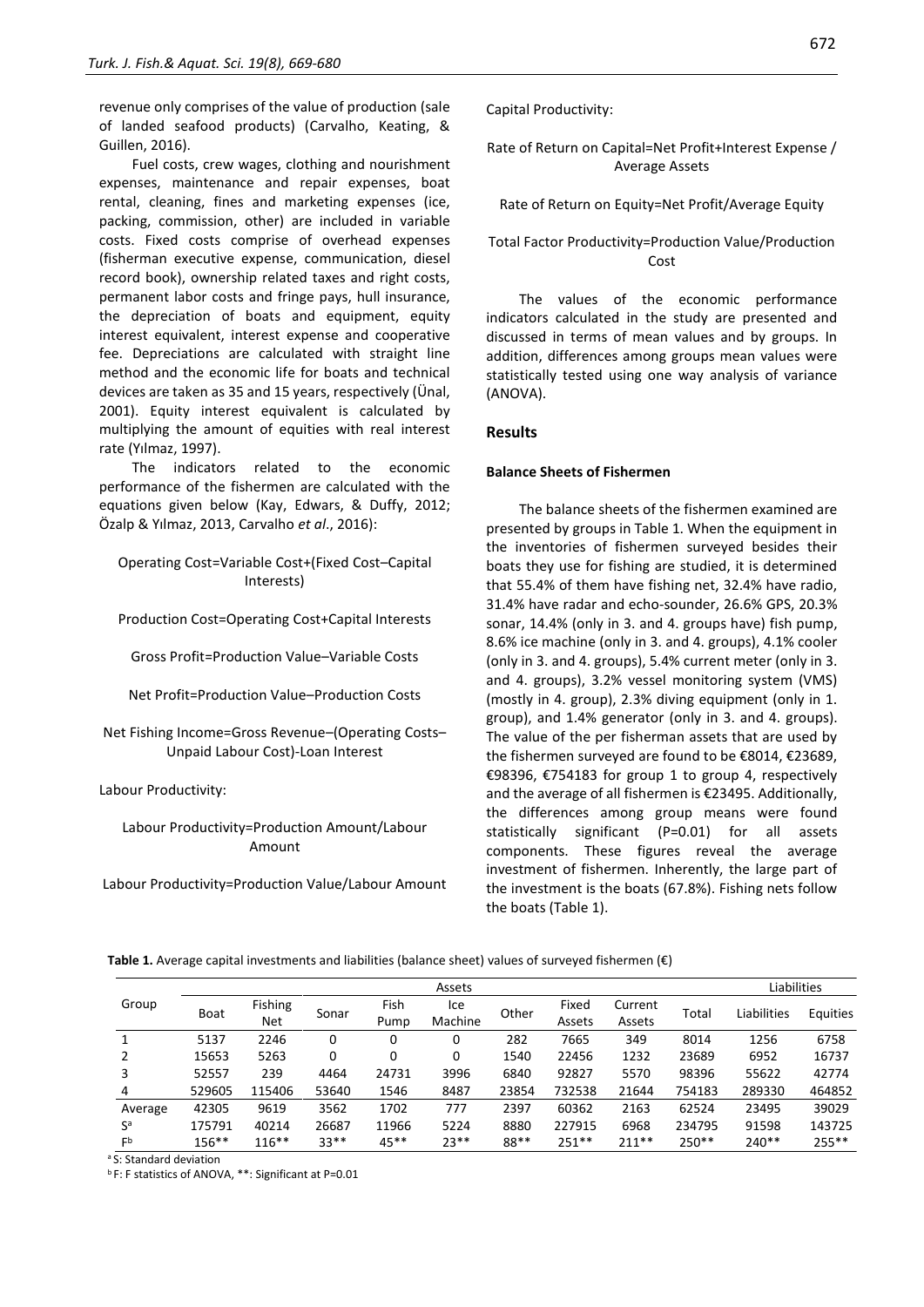The origins of the assets and where they are supplied are seen in the liabilities. The shares of equities are 84.3%, 70.6%, 43.5% and 61.6% by groups, and the average for all fishermen is 62.4%. On the other hand, the rate of debts to assets reveals the debt burden. When viewed from this aspect, it is seen that the fishermen in the group 3have the highest debt burden with a rate of 56.5%. Those in the group 4 follow the group 3 with a rate of 38.4%, group 2 with 29.4% and 1. group 15.7%. It is possible to mention that the debt burden of all the fishermen is high with a rate of 37.6%. It is also possible to assert that these high debt burden rates and amounts increase the risks in terms of the sustainability of fisheries.

3/4 of the fishermen in Sea of Marmara maintain their economic activities by incurring debts during the open- and closed-seasons. The sources of these debts are middlemen (34.41%), bank (30.83%), fishing net supplier (16.55%), colleague (7.98%), processing plants (3.86%), petrol station (3.78%), boat yard (1.08%), and others (2.00%). When the debts of the fishermen are analyzed according to the origin, it is seen that most portion of the debts are from the commissioners and then from banks (Table 2). Fishing net supplier, other fishermen, processing plant, fuel supplier and shipyard companies are also crucial sources of debt. Among other sources of debts are the retailers, the government due to fines, cooperatives, relatives and tradesmen.

#### **Quantity of Fish Caught and Fishing Expenses**

The boats that attain fishing license in 7 provinces in the coastal Sea of Marmara and the amount of important fish species they catch for commercial purposes are presented in Figure 2; and the selling price of fish by groups, average quantity of fish caught by all fishermen, on-boat selling prices and sale revenues are presented in Table 3. The number of noteworthy species caught in groups 1, 2, 3 and 4 are found to be 14, 10, 5 and 9 respectively. The fishermen fishing in Marmara Sea catch 30.9 tons of fish (including shrimp) on average per season; which is 4.6 tons forth 1. group, 11.5 tons for the 2. group, 150.3 tons for the 3. group and 258 tons for the 4. group. According to the findings, shrimp catching (24.37% and 24.05% for group 1 and 2,

respectively) with beam trawl and beach seine is characteristic for boats in the 1. and 2. group. For the 1. group the species to which the highest fishing amounts belongs besides shrimp are horse mackerel (20.50%), sardine (17.39%), bonito (14.18%) and young bluefish (6.23%)-bluefish (7.66%), where they are bonito (25.00%), horse-mackerel (14.12%), young bluefish (10.59%), sardine (10.24%) and blue fish (6.99%) for the 2. group. The highest amount of fish caught in the 3.and 4. groups are the pelagic fish. For the 3. group horse mackerel (32.43%), bluefish (20.10%), bonito (16.19%), young bluefish (11.81%) and anchovy (19.46%) are the most caught species, where for the 4. Group, horse mackerel (23.74%), bluefish (21.60%), bonito (20.68%), anchovy (18.41%) and young blue fish (11.14%) have the highest amount of fishing. However, it is necessary to note that the big and equipped seine boats of these groups (besides Sea of Marmara) also go fishing to Black Sea, Aegean Sea and Mediterranean Sea according to the season of the aforementioned fish species (Zengin, 2012).

The quantitative and qualitative characteristics of fish affect the selling price of them fishermen put on market. Delicious and demanded fish such as flounder, turbot and red mullet can find a customer with high prices as their catching amount and therefore supply are low. On the other hand, those fish having high catching amount and therefore high supply and on the contrary rank second in terms of consumption choices (demand) such as anchovy, horse mackerel, sardine and gray mullet have low on-boat prices. Those fish that migrate such as bluefish and bonito having high demand but can be caught abundantly between September and November can be sold with high prices in all groups of vessels. It is determined that 85.7% of the landed fish caught from Marmara Sea is sold by through the medium of commissioners.

When the seasonal total fishing revenue (production value) of the fishermen are examined according to the groups of fish species caught, it is calculated that the average value of the fish caught by the boats in group 1 is €11311. 17.9% of this total fishing revenue belongs to shrimp, 15.1% to horse mackerel, 14.8% to bonito, 11.7% to bluefish and 10% to sardine. The average value of the fish caught by the fishermen in

| Group   | Middlemen | Bank      | <b>Fishing Net</b><br>Supplier | Fishermen/F<br>riend | Processing<br>Plant | Petrol<br>Station | <b>Boat Yard</b> | Other | Total  |
|---------|-----------|-----------|--------------------------------|----------------------|---------------------|-------------------|------------------|-------|--------|
|         | 240       | 506       | 97                             | 82                   | 0                   |                   | 28               | 300   | 1256   |
|         | 883       | 3768      | 881                            | 485                  | 0                   | 480               | 79               | 376   | 6952   |
| 3       | 31833     | 14808     | 4986                           | 542                  | 0                   | 2258              | 1000             | 194   | 55622  |
| 4       | 93095     | 85089     | 54464                          | 27679                | 14881               | 10565             | 2515             | 1042  | 289330 |
| Average | 8086      | 7244      | 3887                           | 1875                 | 908                 | 888               | 253              | 353   | 23495  |
| S.      | 29477     | 23710     | 17864                          | 16510                | 13982               | 6515              | 1265             | 1414  | 91598  |
|         | $56.8***$ | $79.5***$ | $45.9**$                       | $9.7**$              | $3.7**$             | $8.9**$           | $15.0**$         | 0.9   | 240**  |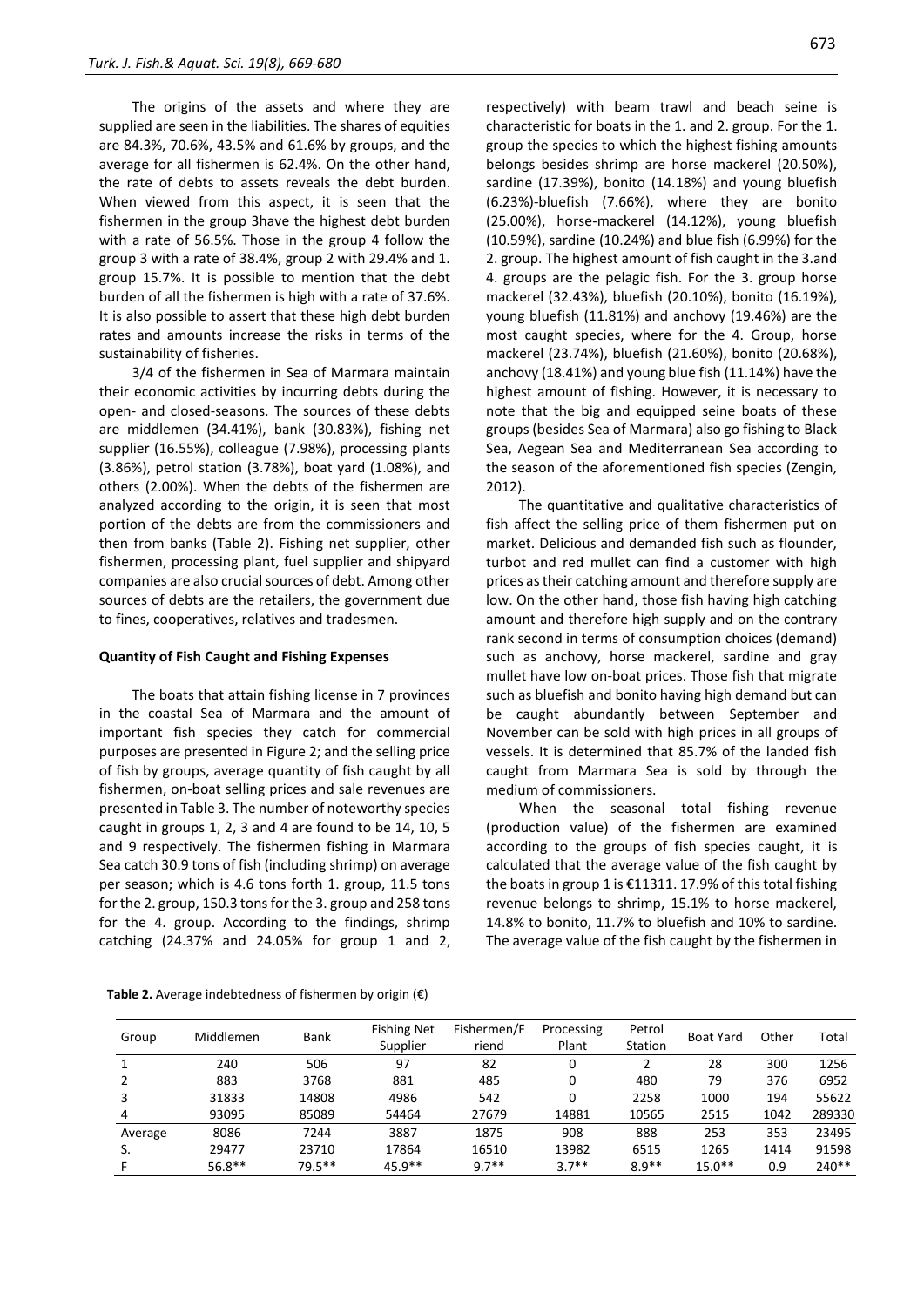

**Figure 2.** The quantity of fish species by groups.

group 2 is €33216. This figure is approximately three times of the same figure for group 1. 24.4% of the total fishing revenue in group 2 is from bonito, 16.3% from shrimp, 15.6% from young bluefish, 10% from bluefish and 9.4% from red mullet. The average values of the fish caught by the fishermen in group 3 and 4 are determined to be €351868 and €623356, respectively. 32.9% of the total fishing revenue in group 3 is from bluefish, 22.8% from horse mackerel, 18.3% from bonito, 17.2% from young bluefish and 8.8% from anchovy. In group 4, 33.1% of the total fishing revenue is generated with bluefish, 22.5% with bonito, 15.4% with young bluefish and 14.7% with horse mackerel.

Although horse mackerel and anchovy can find customers with relatively low selling prices (1.59€/kg and 1.04€/kg, respectively), the high amount of fish caught (7859kg and 4799kg, respectively) ensure satisfactory revenue for fishermen (12529€ and 4978€, respectively). The facts that for small boat groups instead of the fishing amount, the value of the fish caught is more important, and on the contrary for big boat groups the fishing amount is crucial are quite determinant on the revenue/income of fishermen. This, in turn, is related to the existence of the sustainable stocks of economic species in Sea of Marmara. In order fishermen to generate satisfactory income, besides the



limited but high valued fish species, it is also crucial to ensure the sustainability of the stocks of small pelagic species such as anchovy, horse mackerel and sardine (Ceyhan & Gene, 2014).

#### **Fishing Costs**

In Table 4, the variable- and fixed-costs of fishing are given in detail and according to the boat groups. Additionally, by subtracting the interest of capital from production costs, the operating costs are calculated and presented in the Table 4.

The average fishing production cost of all the fishermen surveyed is calculated as €34494. The same figures are €4413, €15051, €157872 and €299306, for group 1 to group 4, respectively. Large portion of the total production costs, namely more than ¾ of it is composed of variable costs. The share of fixed costs is the lowest in group 3 (10.1%) and the highest in group 4 (27.7%). For production cost, operating cost and all cost components, the differences among the group mean values were found to be statistically significant (P= 0.01) except for cleaning, fines and fishing licensed costs.

When the production costs for the full sample are examined, the fuel costs (24.8%) rank first in all groups; crew (23.1%) and marketing costs (22.5%) follow it. The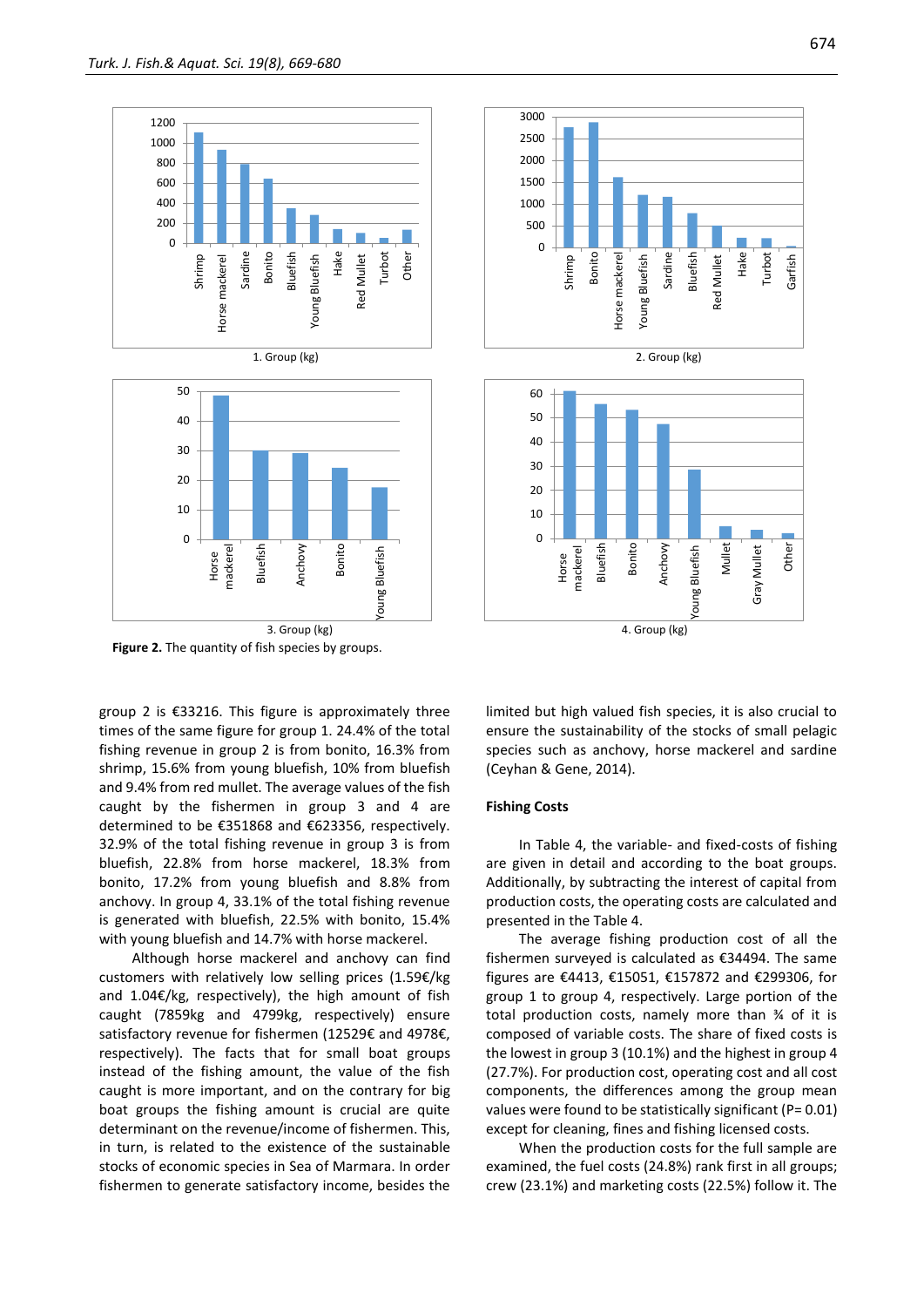|                             |          |                | Fishing Income by Groups $(\epsilon)$ |             | General Average             |                            |                       |        |              |
|-----------------------------|----------|----------------|---------------------------------------|-------------|-----------------------------|----------------------------|-----------------------|--------|--------------|
| <b>Fish Species</b>         | 1        | $\overline{2}$ | 3                                     | 4           | Quantity<br>Caught<br>(kg)b | Prices<br>$(\epsilon$ /kg) | Value<br>$(\epsilon)$ | S      | F            |
| Young bluefish <sup>a</sup> | 1005     | 5185           | 60572                                 | 96073       | 3342                        | 3.44                       | 11508                 | 974    | $3*$         |
| Anchovy                     | 0        | $\Omega$       | 31078                                 | 48490       | 4799                        | 1.04                       | 4978                  | 42086  | 29**         |
| Horse Mackerel              | 1708     | 2874           | 80234                                 | 91620       | 7859                        | 1.59                       | 12529                 | 31538  | $20**$       |
| Picarel                     | 74       | 0              | 0                                     | $\Omega$    | 17                          | 2.94                       | 50                    | 273    | 2            |
| <b>Gray Mullet</b>          | 0        | 0              | 0                                     | 11172       | 229                         | 2.98                       | 681                   | 1881   | $4***$       |
| Chub Mackerel               | 0        | 0              | 0                                     | 975         | 40                          | 1.50                       | 59                    | 8463   | $9**$        |
| Sea-bass                    | $\Omega$ | $\Omega$       | $\Omega$                              | 11302       | 116                         | 5.93                       | 689                   | 220    | 1            |
| Bluefish                    | 1319     | 3314           | 115611                                | 206043      | 5761                        | 3.75                       | 21633                 | 22241  | $20**$       |
| Bonito                      | 1677     | 8100           | 64373                                 | 140554      | 5846                        | 2.65                       | 15502                 | 8309   | $21***$      |
| Sardine                     | 1132     | 1259           | 0                                     | 0           | 769                         | 1.32                       | 1015                  | 198656 | $4***$       |
| Garfish                     | 77       | 169            | 0                                     | 0           | 24                          | 3.54                       | 85                    | 1014   |              |
| <b>Red Mullet</b>           | 637      | 3124           | 0                                     | 0           | 173                         | 6.08                       | 1052                  | 1537   | $11***$      |
| Sole                        | 200      | $\Omega$       | 0                                     | 0           | 17                          | 8.00                       | 135                   | 1650   | 2            |
| Turbot                      | 601      | 2754           | 0                                     | $\mathbf 0$ | 82                          | 11.60                      | 954                   | 523    | $\Omega$     |
| Gurnard                     | 141      | $\Omega$       | 0                                     | $\mathbf 0$ | 15                          | 6.42                       | 95                    | 326    | $\mathbf{1}$ |
| Hake                        | 629      | 1036           | 0                                     | $\Omega$    | 145                         | 4.35                       | 631                   | 888    | $10**$       |
| Mullet                      | 86       | 0              | 0                                     | 17128       | 342                         | 3.22                       | 1103                  | 1252   | $15***$      |
| Shrimp                      | 2026     | 5402           | $\Omega$                              | $\Omega$    | 1300                        | 1.88                       | 2442                  | 6198   | $11***$      |
| Total                       | 11311    | 33216          | 351868                                | 623356      |                             |                            | 75141                 | 222900 | $19**$       |

**Table 3.** Seasonal averages of fishing quantities, price and fishing income according to fish species of surveyed fishermen

*<sup>a</sup>Bluefish and young bluefish are accepted as different species by fishermen. Therefore, in the questionnaires fishing and price questions are asked for both separately.*

*<sup>b</sup>Fishing amount for sea-bass, bluefish and bonito is "piece".*

share of the fuel costs decrease slightly from 26.5% to 24.3% with an increase in boat groups. If the fact that the boats in group 3 and 4 can benefit the subsidy of the Ministry of Food, Agriculture and Livestock, it can be claimed that the fishermen in these groups have an advantage in terms of fuel costs. In addition, it is also determined that the *special consumption tax-free* fuel application has increased the quest and navigation activities in the sea. 53.5% of the fishermen replied the related questions as "it has affected the number of fishing days and fishing quantity positively" and hence 26.6% of them go fishing more. They indicate that when the fuel is more expensive, they have to behave thriftier.

As aforementioned the crew and crew related costs constitute an important item in the production costs. In the study, it is determined that 89.8% of the wages paid to the crew is paid through a traditional method, namely sharecropping (share paying). In this payment method, 50% of the income (attained by subtracting the variable costs excluding daily labor during the fishing from the fish sale revenue) is given to the boat owner and the other 50% is shared by the crew. 6.2% of the crew, who works without this method, is paid through monthly wage method and the rest 4% is the unpaid family members.

The third most important cost group is the marketing costs most of which are comprises of commissions paid. It would not be misleading to claim that the share of commissions in the costs is quite high. Especially for the boats in group 3 the rate is quite high. The calculation method of the commission-namely as a share of fish selling value-causes the commissions to be high. Besides, the high rates reveal that fishermen are not efficient enough in the fish marketing system.

The boat maintenance and repair, and fishing net maintenance costs are other prominent elements of variable costs. The rental of the boats rented for landing the fish caught and other variable costs are relatively low.

The average fixed costs of all fishermen surveyed are found to be €7260. The same figure is lowest for group 1 (€927) and the highest for group 4 (€82862). In fixed costs, the highest items are the interest equivalent for fixed assets and the depreciation (amortization) of boats. The fisherman executive cost is calculated to be 3% of the variable costs, and this item constitutes a large part of overhead expenses. The overhead expenses are the third important fixed cost item.

12.2% and 87.8% of operating costs stem from fixed- and variable-costs, respectively. The most crucial items in the variable costs are the fuel costs (with and without special consumption tax subsidy - total) with 30.2%, the share of commissioner with 25.6% and the crew costs with 23.2%. The total of these three items is 80% and constitute the highest cost items of the fleet.

#### **Fishing Profitability and Productivity Indicators**

In Table 5 the fishing profits and the profitability and productivity indicators of fishermen carrying fishing activities in Marmara Sea are presented. In Table 5, various revenue indicators for determining the revenue levels are also included. The average gross fishing profits for group 1, 2, 3 and 4 are found to be €7824, €20893,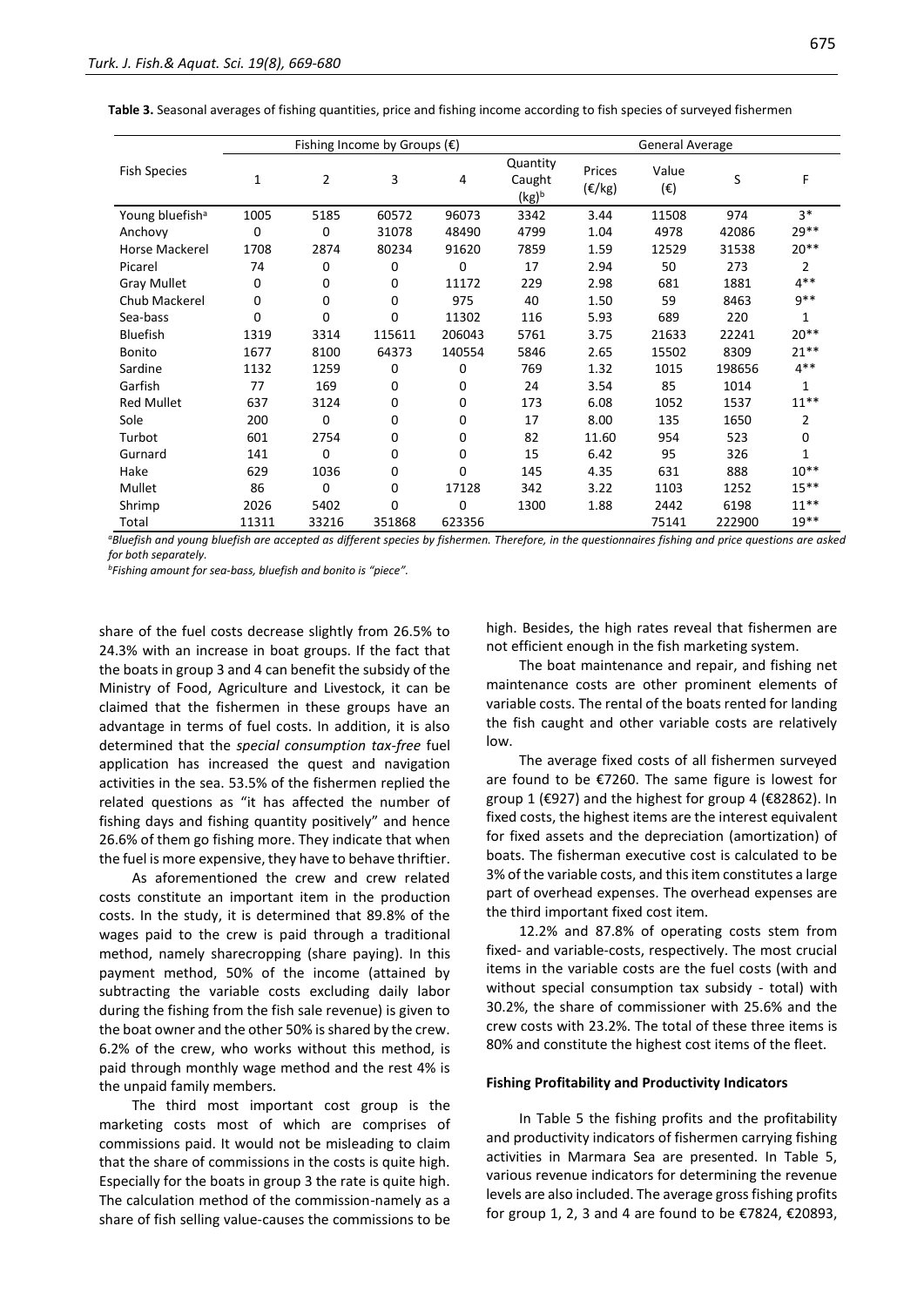**Table 4.** Annual averages of variable and fixed costs items of surveyed fishermen (€/boat/year)

|                |                                                                  |                |                | <b>Boat Groups</b> |                         | General |        | F              |
|----------------|------------------------------------------------------------------|----------------|----------------|--------------------|-------------------------|---------|--------|----------------|
|                | Cost items                                                       | $\mathbf{1}$   | $\overline{2}$ | 3                  | $\overline{\mathbf{4}}$ | Average | S      |                |
|                | 1. Fuel                                                          | 1168           | 3837           | 39375              | 72604                   | 8540    | 11035  | 123**          |
|                | 2. Labour Cost                                                   | 906            | 3596           | 44001              | 62120                   | 7976    | 34547  | 118**          |
|                | Crew Share                                                       | 623            | 2825           | 39761              | 55901                   | 6977    | 30322  | 119**          |
|                | Victualing                                                       | 245            | 635            | 3177               | 4896                    | 797     | 4121   | $81***$        |
|                | Clothing (Boot, Raincoat, etc.)                                  | 37             | 135            | 1063               | 1323                    | 202     | 403    | 68**           |
|                | 3. Boat Maintenance and Repair                                   | 264            | 802            | 6948               | 7188                    | 1228    | 4074   | 88**           |
| Variable Costs | Fishing<br><b>Net</b><br>Recruitment<br>4.<br>and<br>Maintenance | 264            | 822            | 6146               | 7563                    | 1202    | 4629   | $64***$        |
|                | 5. Boat Rental                                                   | 0              | 0              | 156                | 625                     | 48      | 1624   | $6***$         |
|                | 6. Cleaning                                                      | 3              | 5              | 120                | 156                     | 20      | 36     | 1              |
|                | 7. Fines                                                         | 340            | 345            | 687                | 1713                    | 447     | 164    | $\overline{2}$ |
|                | 8. Marketing                                                     | 542            | 2916           | 44496              | 64477                   | 7771    | 23914  | $70**$         |
|                | Commission                                                       | 441            | 2305           | 34860              | 52238                   | 6209    | 10890  | 48**           |
|                | Other                                                            | 101            | 611            | 9635               | 12240                   | 1562    | 15912  | 43**           |
|                | Total                                                            | 3486           | 12323          | 141929             | 216445                  | 27234   | 70313  | 188**          |
|                | 1. Overhead Expenses                                             | 153            | 479            | 4483               | 6795                    | 904     | 2375   | 181**          |
|                | Fisherman Executive Expense                                      | 105            | 370            | 4258               | 6493                    | 817     | 2109   | 188**          |
|                | Communication (Annual)                                           | 44             | 56             | 121                | 156                     | 58      | 243    | $8***$         |
|                | Diesel Record Book (Annual)                                      | 4              | 54             | 104                | 146                     | 29      | 238    | 44**           |
|                | 2. Taxes and Right Costs                                         | 49             | 113            | 902                | 1344                    | 196     | 1117   | $12***$        |
|                | <b>Certificate of Seaworthiness</b>                              | 17             | 33             | 48                 | 65                      | 25      | 77     | $24**$         |
|                | Green License (1/2 Annual)                                       | 10             | 13             | 20                 | 25                      | 12      | 86     | 0              |
|                | Fishing Licence (Annual)                                         | $\overline{2}$ | 30             | 37                 | 93                      | 15      | 30     | $12**$         |
| Fixed Costs    | Harbour (Anchoring) Expense                                      | 17             | 27             | 99                 | 208                     | 36      | 190    | $14**$         |
|                | Warehouse/shelter Rent (Annual)                                  | 4              | 9              | 31                 | 120                     | 14      | 156    | $5***$         |
|                | Boat Tax (Annual)                                                | 0              | 0              | 667                | 833                     | 94      | 1076   | $4***$         |
|                | 3. Permanent Labour Costs                                        | 9              | 33             | 1131               | 4761                    | 377     | 1255   | $8***$         |
|                | 4. Hull Insurance (Annual)                                       | 0              | $\mathbf 0$    | 125                | 1729                    | 114     | 597    | $6***$         |
|                | 5. Depreciation                                                  | 301            | 856            | 4036               | 27147                   | 2292    | 35669  | $25**$         |
|                | 6. Equity Interest Equivalent                                    | 383            | 1123           | 4641               | 36627                   | 3018    | 7632   | $117**$        |
|                | 7. Annual Interest Expense                                       | 15             | 104            | 599                | 4396                    | 338     | 15925  | $23**$         |
|                | 8. Cooperative Fee (Annual)                                      | 18             | 21             | 27                 | 63                      | 21      | 31     | $4***$         |
|                | Total                                                            | 927            | 2728           | 15943              | 82862                   | 7260    | 55492  | 47**           |
|                | <b>Total Production Cost</b>                                     | 4413           | 15051          | 157872             | 299306                  | 34494   | 118240 | 130**          |
|                | <b>Total Operating Cost</b>                                      | 4015           | 13824          | 152631             | 258284                  | 31137   | 100011 | 137**          |

a :*Administrative charge= Variable expense \*0.03.*

€209940 and €406911, respectively; and €47907 on average for all the fishermen surveyed. The average net profit for all sampled fishermen is €40647, while it is €6897, €18165, €193996 and €324049 for group 1 to group 4, respectively. Additionally, both gross profit and net profit averages differences by group were found statistically significant (P=0.01). These figures show that quite satisfactory profits are attained by the fishermen. Hence depending on these high profit values, the rate of returns (profitability) of the capital and equity are also found to be quite high. If all the fishermen are taken into account, the net rate of return of capital is 0.64. This figure reveals that in return of €1 of capital, fishermen generate €0.64 net return, that is quite high and can be well understood when it is compared with real interest rate (even with nominal interest rate). In fact, the same figure is higher for group 3 as 1.97. When the equity net rates of returns are examined, it is seen that they are higher than the capital rate of returns. But the variance analysis test revealed that capital profitability parameters were not found to be statistically different according to groups.

By taking the total working hours of boat crew into account, the labor productivity indicators per day fishing duration (8 hours) are examined via the amount and the value of fish. If all the fishermen are taken into account, it is determined that a fisherman catch 35.7 kg's of fish valuing €86.9. The amount of fish caught per working day labor is the lowest in group 1 with 9.11 kg's and the highest in group 3 with 82.5 kg's. The same trend also prevails among the groups in terms of laborproductivity. These differences were also found statistically significant.

Total factor productivity is an important indicator as it shows the productivity of all the inputs used in fishing and is calculated to be €2.2 for all the fishermen in average. This figure that shows the value of fish in return of  $E1$  production cost is calculated to be  $E2.6$ , €2.2, €2.2 and €2.1 for group 1 to group 4, respectively. In contrary to labor productivity, total factor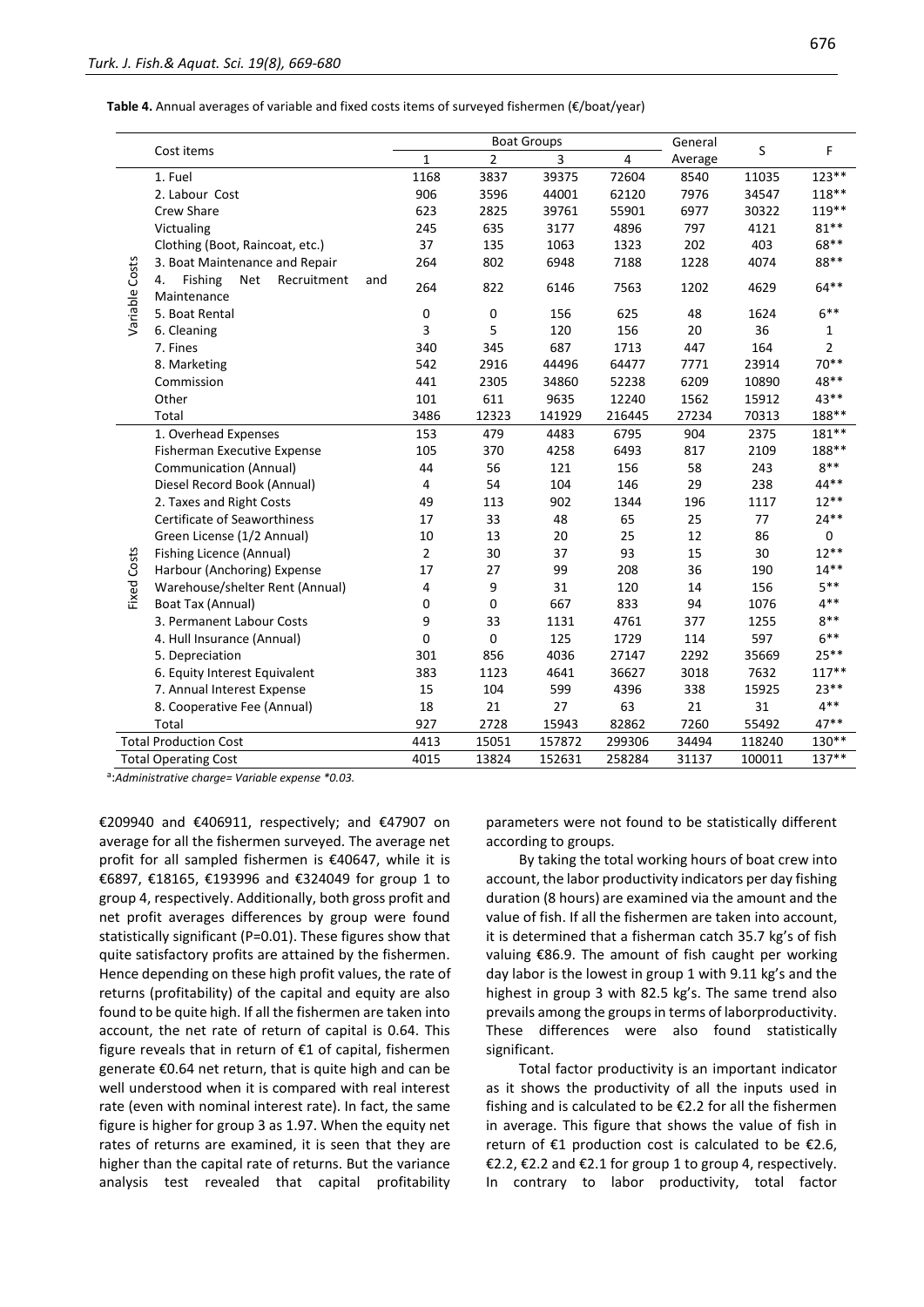**Table 5.** Annual average profitability, productivity indicators and incomes of surveyed fishermen

|                                              |       | <b>Boat Groups</b> | General |        | F       |        |         |
|----------------------------------------------|-------|--------------------|---------|--------|---------|--------|---------|
| <b>Indicators</b>                            |       | $\overline{2}$     | 3       | 4      | Average | S      |         |
| Gross Profit (€)                             | 7824  | 20893              | 209940  | 406911 | 47907   | 110425 | $29**$  |
| Net Profit $(\epsilon)$                      | 6897  | 18165              | 193996  | 324049 | 40647   | 104675 | $4***$  |
| Rate of Return on Capital $(\epsilon)$       | 0.86  | 0.76               | 1.97    | 0.42   | 0.64    | 0,78   | 0       |
| Rate of Return on Equity ( $\epsilon$ )      | 1.02  | 1.09               | 4.54    | 0.70   | 1.04    | 0,79   | 0       |
| Labour Productivity (kg/day)                 | 9.11  | 18.96              | 82.47   | 54.61  | 35.69   | 82     | $35***$ |
| Labour Productivity $(\epsilon / d$ ay)      | 22.62 | 54.68              | 193.07  | 131.93 | 86.86   | 149    | $46***$ |
| Total Factor Productivity $(\epsilon)$       | 2.56  | 2.21               | 2.23    | 2.08   | 2.18    |        |         |
| Net Fishing Revenue $(\epsilon)$             | 7385  | 19658              | 202895  | 367170 | 44482   | 106019 | 7**     |
| After-Tax Net Fishing Revenue ( $\epsilon$ ) | 7385  | 19658              | 201593  | 361638 | 44060   | 98023  | $6***$  |
| Non-Fishing Fisheries Revenue (€)            | 294   | 1052               | 2552    | 1321   | 654     | 618    | $5***$  |
| Total Fisheries Revenue (€)                  | 7679  | 20710              | 204145  | 362959 | 44714   | 105997 | $7**$   |
| Non-Fisheries Revenue $(\epsilon)$           | 2279  | 1229               | 3530    | 5141   | 2326    | 3120   |         |
| Total Family Income $(\epsilon)$             | 9958  | 21939              | 207675  | 368102 | 47041   | 105936 | $7***$  |

productivity is the highest in group 1. If the profitability and productivity indicators are assessed in general, it is possible to claim that among other groups fishing in Marmara Sea, group 3 has better fishing performance.

Net fishing revenue expresses the pre-tax net revenue attained from fishing activities by the fishermen, particularly for groups 3 and 4. The figure involves the revenue attained for working as a fisher and the risk premium of fishermen including income and corporate tax. If all the fishermen are taken into account, net fishing revenue is found to be €44482.

Besides fishing activities fishermen in Marmara Sea may also generate revenue from various fishing related sectors. Particularly the owners of small boats may work as a captain in other boats, as a crewman, as a boat repairman, as a fishing net repairman, as a fishing net supplier, as a worker in fish processing plant, as a retailer of fish, as a worker in a fish restaurant and may value time. On the other hand, big boat owners may work as a commissioner, as an employer in fish processing plants, fish restaurants, companies of retail fish sale, fishing equipment stores. Among these sector related activities, the revenue generated by boat owner captains from direct fishing/fisheries activities such as being a captain, crewman in another boat, boat repairing, fishing net repairing, fishing net supplying are identified as non-fishing fisheries revenue and by adding after-tax net fishing revenue total fisheries revenue is calculated.

In Turkey the income of fishermen is taxed in two ways. Firstly, from the boats shorter than 20 meters that are under the exemption limit 1% retention tax is collected from the fish sales. Secondly, for those boats longer than 20 meters that are in the scope of corporate or income tax the owner fishermen are taxed based on net fishing revenue via real taxation system. In order to calculate disposable total fisheries revenue after tax net fishing revenue should be used.

If all the fishermen surveyed are taken into account, the average non-fishing fisheries revenue and total fisheries revenue are found to be €654 and

€44714, respectively. By taking the revenue generated from non-fisheries other activities, the total family income of fisher family, in other words disposable annual income is calculated. The average non-fisheries revenue and total family income of the fishermen surveyed are €2326 and €47041, respectively.

#### **Discussion**

The fishermen surveyed make significant investments to their boats and equipment. With the vessel length; the value and variety of the assets in the actives increase. Moreover, the most crucial assets in all groups are the boats and fishing nets. As a result of the study it is also determined that fishermen face significant debt burdens. It is obvious that this high debt rate and amounts create risks for the sustainability of fisheries. The debt pressure causes fishermen not to obey fishing bans, over- and illegal-fishing, intensive fishing with seine nets and trawling nets in the strait. At the same time high debt burdens are caused by the borrowing in the closed season and the beginning of the season from the commissioners under the name of *advance* in return for the fish to be caught. For example, it is claimed that in order for a 25 meter seine boat to get prepared to the season, approximately an expense of €62500 should be made (Uras, 2014). It is indicated that the industry of sea fishing in Turkey does not have adequate equity and is considerably dependent on commissioners and fish processing/treatment sector (Çeliker *et al*., 2006; Üstündağ, 2013; Yılmaz, Yılmaz, Şen, & Özalp, 2013).

There are significant differences among the fish species and quantities of the fish caught by fishermen in Marmara Sea. The quantity of fish (including shrimp) caught increases with the vessel group from 4.6 tons to 258 tons. Following the shrimp, the highest fish caught in the 1. and 2. groups are bonito, horse mackerel, sardine and, young bluefish and bluefish. In the boats in group 3 and 4, the highest quantity caught belong to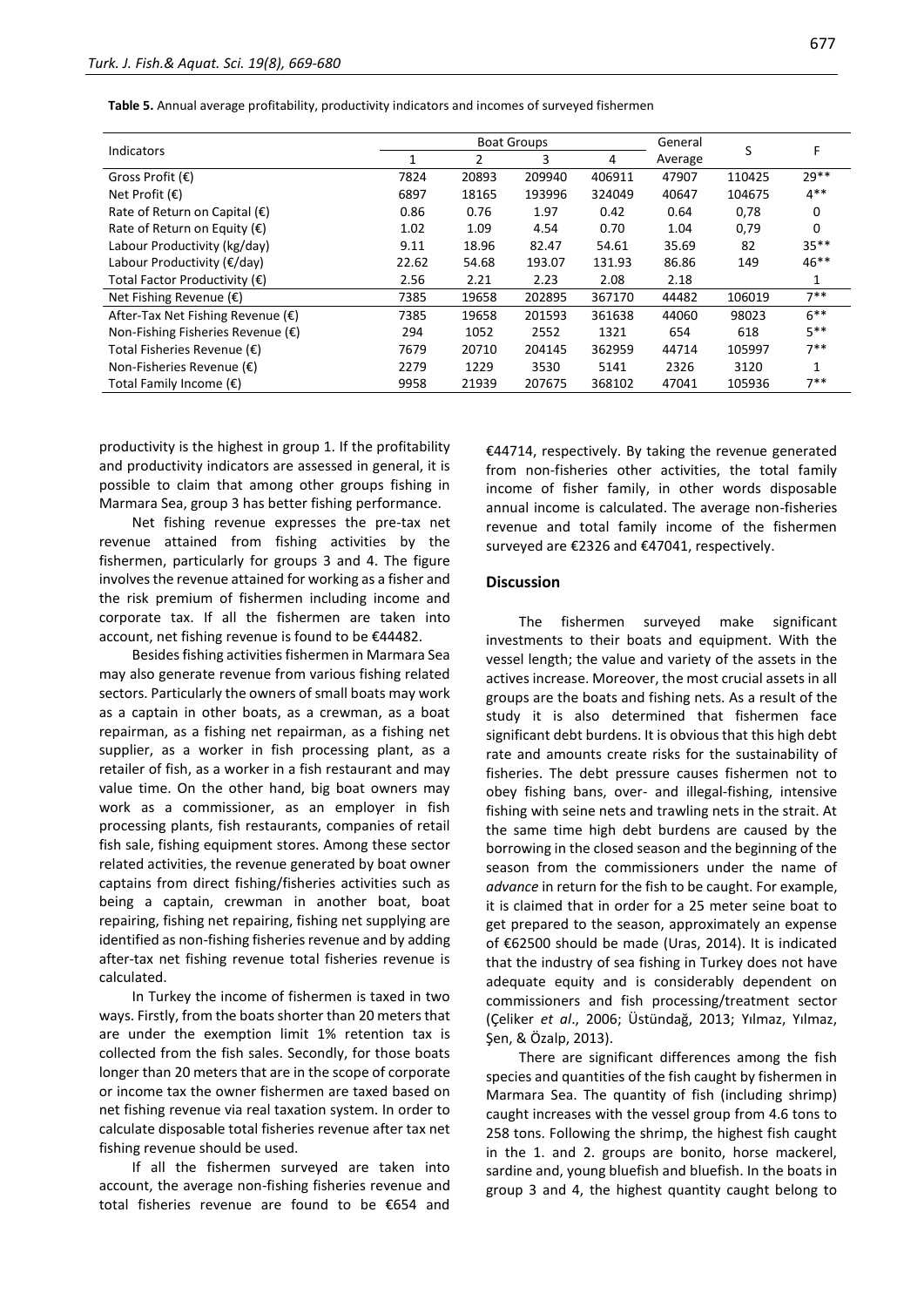pelagic fish such as horse mackerel, bluefish-young bluefish, bonito and anchovy, respectively. The facts that instead of catching large amounts, the price of the target species should be high for small boat groups; and the quantity caught should be high for big fishing boats are determined to have significant effects on the revenues of fishermen. In a study on Sea of Marmara made by Güngör *et al.* (2007), it is determined that the revenue generated by shrimp fishing is satisfactory.

If the production costs are examined, while the fuel costs rank first in all groups; crew costs and marketing (commission) costs follow it respectively. A similar result that fuel costs rank first is also found by Ünal (2004). It is determined that for off-shore fishing fuel costs constitute nearly 60% of total costs (Colloca *et al*., 2003). In the studies on Black Sea (Çeliker *et al*., 2006) and Aegean Sea (Çeliker *et al*., 2008), the top three variable costs are found to be the crew costs, fuel costs and the share of commissioner. In another study on Mediterranean Sea prepared by Taşdan *et al*. (2010), the top three variable costs are determined to be fuel costs, crew costs and victualing costs.

The special consumption tax reduction that has been applied for the fuel costs – that has significant importance for fisheries – till 2004 has positively affected fishing activities and fishing revenue. With the application, illegal fuel sales have been hindered to a certain amount (Kurtar, 2008, Çeliker *et al*., 2006). It is claimed that 26-30% of all the special consumption taxfree fuel usage is used by fishing boats (Üstündağ, 2013). From this subsidy, mostly big fishing boats benefit. In order to benefit the subsidy, the costs of diesel record books and the independent accountants who is necessitated for submitting a declaration to tax administrations should be covered; but these applications remove the attractiveness of the subsidy for small vessels that do not consume large amounts of fuel.

The fuel subsidy directly affects the fishing time and the effectiveness of the fishing (Kurtar, 2008). Theoretically fishing would be maintained to the point where marginal cost is equal to marginal revenue (Clark, 2006). It is also claimed that as fuel subsidies reduce marginal cost and trigger over fishing, it is the most significant factor that causes stocks to be damaged and that harms the market in terms of competition (Scott, 2010; Jacquet & Pauly, 2007). If the fact that most of the fishermen in Marmara Sea are coastal fishermen and they constitute the low income fishermen groups, it is seen that the application contradicts the social justice principle.

The high share of commission in the costs shows that fishermen are not effective enough in the fish marketing system. The borrowing of fishermen from the commissioners causes fishermen to be dependent to the commissioner and extinguish the chance of bargaining. After all, it also creates a crucial finance opportunity. Commissioners on the other hand ensure the fish supply.

In the study, it is also determined that the crew costs item is another important cost item. The most crucial advantages of the sharecropping method of wage payment for the fisherman are risk sharing and labor productivity encouraging. It may be mentioned that the questionable dimension of the method is related to the social security of the crew.

The level of net fishing profit found in the study shows that a satisfactory profit is generated. Hence, based on this high net profit figures the rate of return (profitability) of the capital is also found to be quite high. If all the fishermen are taken into account, in return of €1 capital, fishermen generate net revenue of €0.64. If this rate of return is compared with real interest rate (even with nominal interest rate), the highness of the ratio is well understood. In the studies on the fisheries in Black Sea, Aegean Sea and Sea of Mediterranean, the net rates of return are calculated to be lower, namely 8.6%, 51% and 38.8%, respectively (Çeliker *et al.,* 2006; Çeliker *et* al., 2008, Taşdan *et al.*, 2010).

In the study when all the fishermen surveyed are taken into account it is found that in return of 1 crewman's 1 day work on the boat 35.7 kg's of fish as caught that is worth  $\epsilon$ 86.9. In addition, in return of a  $\epsilon$ 1 expense, the value of the fish caught is determined to be €2.2. These figures indicate that the levels of profitability and productivity of the fishermen (for all groups) surveyed are quite satisfactory. Besides, those fishermen in the 3. group is found to have better fishing performance. On the other hand, the size of the capital in seine fishing in Black Sea constitute a little advantage; it is revealed that the quantity of fish caught for a unit of effort depends on the level of current stocks. It is determined that smaller vessels are more profitable than bigger ones (Çelikkale & Ulupınar, 1995; Dinçer & Mutlu, 2013).

In the study if all the fishermen are taken into account the net fishing revenue, non-fishing fisheries revenue and total fisheries revenue are found to be €44482, €654 and €44714, respectively. In other words, the disposable income generated through fisheries is €44714. When compared to other agricultural activities in the region (Anonymous, 2013) it may be claimed that more revenue can be generated from fisheries even it is a hectic and risky sector. The revenues determined in the researches made by Çeliker *et al. (*2006, 2008*)* in Black Sea and Aegean Sea are lower than the ones in this study, furthermore the difference is two folds for Aegean Sea and more than four folds for Black Sea. No doubt it may be claimed that the advantage of fishing in Sea of Marmara can be attributed to the socio-economic characteristics of the region, particularly to the existence of İstanbul - a metropolitan province- in the region.

When the revenues of fishermen are compared with the ones in other sectors of Turkey (as of 2013 monthly average wage for civil servant €800, for teacher €950, doctor €1300 (Anonymous, 2014), it is understood that fishermen generate satisfactory revenues.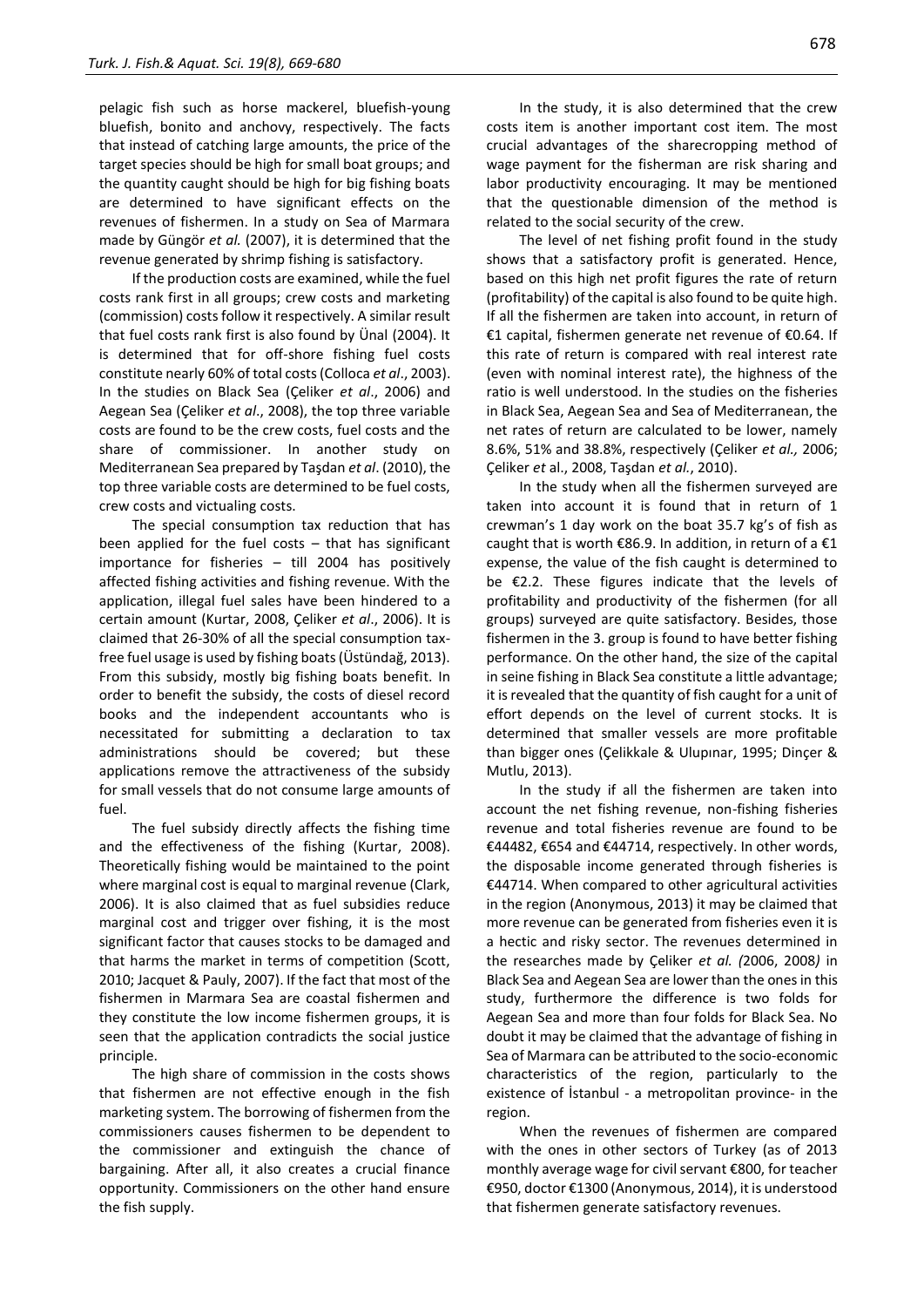In conclusion, for a sustainable fishery, the credit and marketing problems of the fishermen are crucial problems to be solved. For attaining a sustainable and optimal level of living sea resources namely fish stocks that constitute the basis of the economics of fisheries, the realization of an efficient fisheries management is quite crucial (Sinclair, 2003). In this respect, the insufficiency of living resources/stocks is going to appear to be an important problem for the fisheries in Sea of Marmara in the future.

#### **References**

- Aksoy, R., & Koç, G. (2012). General profile of small scale fisheries: A case study in Zonguldak province (in Turkish). *International Journal of Economic and Administrative Studies*, *4*(8), 87–103.
- Akyol, O., Ceyhan, T., & Ünal, V. (2006). Fishery co-operatives and societies of Marmara Region and their roles in bluefish fishery. *Aegean University Journal of Fisheries & Aquatic Sciences*, *No: (3-4),* 379-383*,* ISSN 1300 – 1590.
- Anonymous. (1999). Indicators for sustainable development of marine capture fisheries*.* FAO technical guidelines for responsible fisheries*.* Rome, Italy, FAO Press., 68 pp.

Anonymous (2013). Situation analysis report (in Turkish). Retrieved from

http://www.trakyaka.org.tr/uploads/docs/862016kqfR Qq.pdf

Anonymous (2014). Improving report of current status and rights of academics personal rights in Turkey (in Turkish). Retrieved from

https://www.yok.gov.tr/.../3d4c9bed-c7bb-4c34-9875 c115bc043816.

- BSGM (2008). General Directorate of Fisheries annual activity reports (in Turkish). Retrieved from https://www.tarim.gov.tr.
- Carvalho, N., Keatinge, M., & Guillen J. (2016). The 2016 annual economic report on the EU fishing fleet (STECF 16-11). Retrieved from https://ec.europa.eu/jrc/en/publication.
- Ceyhan, V., & Gene, H. (2014). Productive efficiency of commercial fishing: evidence from the Samsun province of Black Sea, Turkey. *Turkish Journal of Fisheries and Aquatic Sciences*, *14,* 309-320*.* DOI:10.4194/1303-2712 v14\_2\_02
- Clark, C.W. (2006). The worldwide crisis in fisheries economic models and human behavior. Cambridge University Press, New York, USA, 262 pp.
- Colloca, F., Cirespi, V., Cerasi, S., & Coppola, S.R. (2003). Evolution of the artisanal fishery in Cilento, Italy: Case Study. FAO, COPEMED, 60 pp.
- Çeliker, A., Korkmaz, Ş., Demir, A., Gül, U., Dönmez, D., Demir, A., & Kalanlar, Ş. (2006). Socio-economic analysis of the Black Sea Region fisheries (in Turkish) (Report No: 143). Ankara, Turkey, AERI Press., 122 pp.
- Çeliker, A., Korkmaz, Ş., Demir, A., Gül, U., Dönmez, D., Özdemir., İ., & Kalanlar, Ş. (2008). Socio-economic analysis of fisheries fleet operations in the Aegean Region (in Turkish) (Report No: 168). Ankara, Turkey, AERI Press., 107 pp.
- Çelikkale, M. S., & Ulupınar, M. (1995). Economic analysis of large-scale fishing vessels. *E. U. Journal of Fisheries & Aquatic Sciences*, *12 (1-2),* 79-88.
- Dartay, M., Duman, E., Duman, M., & Ateşşahin, T. (2009). The socio-economic analysis of fishermen Pertek region in Keban Dam Lake. *E.U. Journal of Fisheries & Aquatic Sciences*, *26* (2), 135-138, ISSN**:** 1300-1590.
- Doğan, K., & Gönülal, O. (2011). Gökçeada (Aegean Sea) fishery and socioeconomic structure of fishermen. *The Black Sea Journal of Science*, *2(*5), 57-69, ISSN: 1309-4726.
- Dinçer A. C., & Mutlu T. (2013). Economic assessment of Turkish purse seiners operated in the Black Sea. *Proceedings of 40th CIESM Congress* (pp. 788-788). Marsalis, France.
- FAO (1999). Indicators for sustainable development of marine capture fisheries. Retrieved from http://www.fao.org/3/a-x3307e.pdf
- Franquesa, R., Malouli, I.M., & Alarcon, J.A. (2001). Feasibility assessment for a database on socio-economic indicators for Mediterranean fisheries. Rome, Italy, FAO Press., 55 pp.
- Franquesa, R., Abed, A.E., Aboukhader A., Salem S.B., Ferhane, D., Guillén, J., & Zergani, M. (2005). La estimación de indicadores económicos en las pesquerías mediterráneas. Rome, Italy, FAO Press., 258 pp.
- Güngör, H., Zengin. M., & Güngör, G. (2007). Socio-economic structure of the deep water pink shrimp fisheries in the Marmara Sea. *Journal of Tekirdağ Agricultural Faculty*, *4*  (3), 261-269.
- Güngör, H., Güngör, G., Zengin, M., & Demirkol, C. (2012). Social profiles of Marmara Sea fisheries and dynamics affecting fishery. *Proceedings of Marmara Sea Fisheries: Resource Management, Sectoral Issues and Strategies for the Future (pp 113-122).* Silivri, İstanbul.
- Jacquet, J. D., & Pauly, D. (2007). Funding priorities: Big barriers to small-scale fisheries. *Conservation Biolog*, 22, 4, 832-835.
- Kay, R.D., Edwards, W.M., & Duffy P.A. (2012). Farm management. Singapore, Mc Graw-Hill Publication, 460 pp.
- Kurtar, K. G. (2008). *A look at the state aid in our country in the context of global developments in fisheries policy* (EU Expertise Thesis) (in Turkish). Ministry of Agriculture, Ankara, Turkey.
- Lery, M., Prado, J., & Tietze, U. (1999). Economic viability of marine capture fisheries. Rome, Italy, FAO Press., 130 pp.
- Neiland, A. (1992). Economic approach to fisheries management. CEMARE Misc. pap. No. 28, 1-5.
- Ozalp, A., & Yılmaz, I. (2013). Input usage, profitability and productivity analysis of pomegranate production in Antalya province. *Akdeniz U. Journal of Agricultural Faculty*, *26* (1), 19-26. ISSN 1301-2215 (in Turkish)
- Rad, S., & Delioğlan, Ş. (2006). Trawler fishermen and socioeconomic indicators in Taşucu (in Turkish). *Proceedings of Turkey VII. Agricultural Economics Congress* (pp. 1070- 1080), Antalya, Turkey.
- Sabatella, E., & Franquesa, R. (2004). Manual of fisheries sampling surveys: methodologies for estimations of socio-economic indicators in the Mediterranean Sea. Rome, Italy, FAO Press., 37 pp.
- Seijo, J. C., & Caddy, J.F. (2000). Uncertainty in bio-economic reference points and indicators of marine fisheries. *Marine and Freshwater Research, 51*(5), 477-483
- Scott, I. (2010). Investigation of the economic effects of subsidies on Turkish fisheries (in Turkish). TAGEM, Ankara, 53 pp.